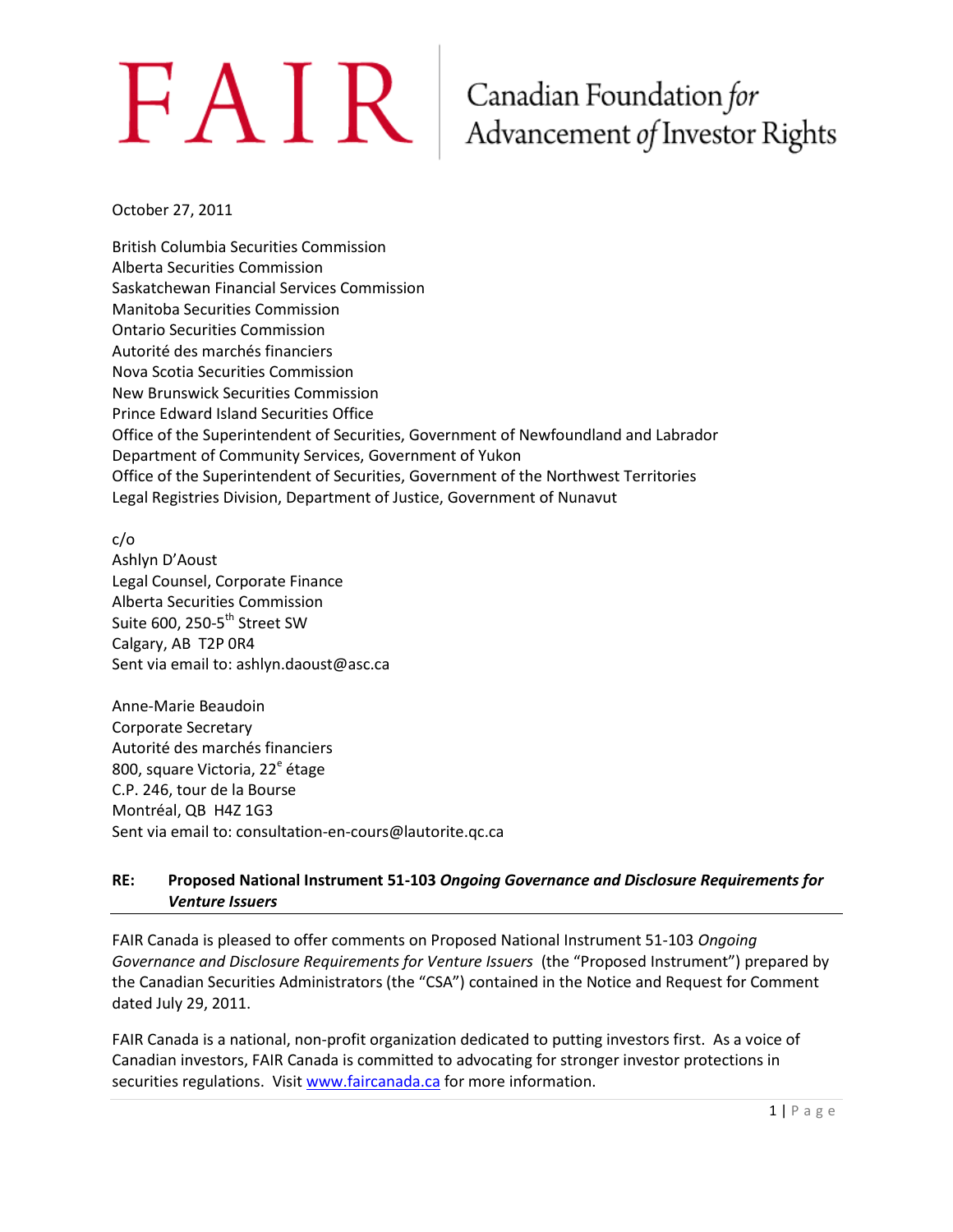#### **FAIR Canada Comments and Recommendations – Executive Summary:**

1. FAIR Canada supports the objective of clarifying obligations for venture issuers and increasing guidance for venture issuers so that compliance can be simplified and costs to venture issuers can be reduced. FAIR Canada also supports efforts to improve disclosure to reflect the needs and expectations of venture issuer investors. However, we do not agree that reducing the disclosure and governance standards applicable to venture issuers is an appropriate manner to achieve the stated goals.

 $FAIR$ 

- 2. FAIR Canada recommends that the CSA gather empirical evidence regarding issuer confusion and the cost of compliance with existing regulations and empirical evidence that the proposed rules will be less confusing and costly (including transition costs) than the current rules before introducing a proposed instrument.
- 3. The CSA should consult with venture issuer investors to find out what changes investors believe would improve the usefulness and understanding of disclosures.
- 4. Recent events involving Sino-Forest and a number of other venture issuers have resulted in substantial losses to investors and to investor confidence. The CSA may wish to reflect on recent developments in the market (particularly with emerging market listings of venture issuers) which call into question the appropriateness of this CSA initiative. Recent scandals suggest we may need tighter, more effective regulation of venture issuers in order to better protect investors and restore investor confidence.
- 5. FAIR Canada recommends that the CSA establish a task force that includes the Canadian exchanges, underwriters, auditors, legal advisors as well as regulators in order to tackle the problems that have arisen with emerging market listings. The task force should also consider market manipulation and market integrity issues raised by so called "analysts" who engage in short selling in advance of the public release of highly negative "research reports".
- 6. FAIR Canada recommends that the CSA address the conflict of interest between the listing regulatory responsibilities and listing commercial operations of TSX and TSX-V and bring them in line with international standards.
- 7. The CSA may wish to consider assembling all current regulatory requirements relevant to venture issuers into one manual as a way of reducing compliance costs and reducing confusion for venture issuers.
- 8. FAIR Canada strongly recommends that quarterly reporting be retained for venture issuers. We agree with the Ontario Securities Commission's ("OSC") comments in their Notice and Request for Comment wherein they state the changes "...could negatively impact investors by making it more difficult for them to obtain information to make timely and informed investment decisions."
- 9. FAIR Canada supports the consolidation of all required disclosure into one report for investors, such as the Annual Report, but does not agree it should be limited to venture issuers nor should it be contingent on providing reduced disclosure requirements as compared with current requirements.
- 10. FAIR Canada disagrees with the proposal for reduced disclosure for venture issuers compared to senior unlisted issuers or other issuers. FAIR Canada does not support the proposal that stock options or other securities-based compensation be disclosed on a different basis for venture issuers than is required for other issuers. Such disclosure should only be in addition to the current requirement to disclose the grant date fair value of stock options.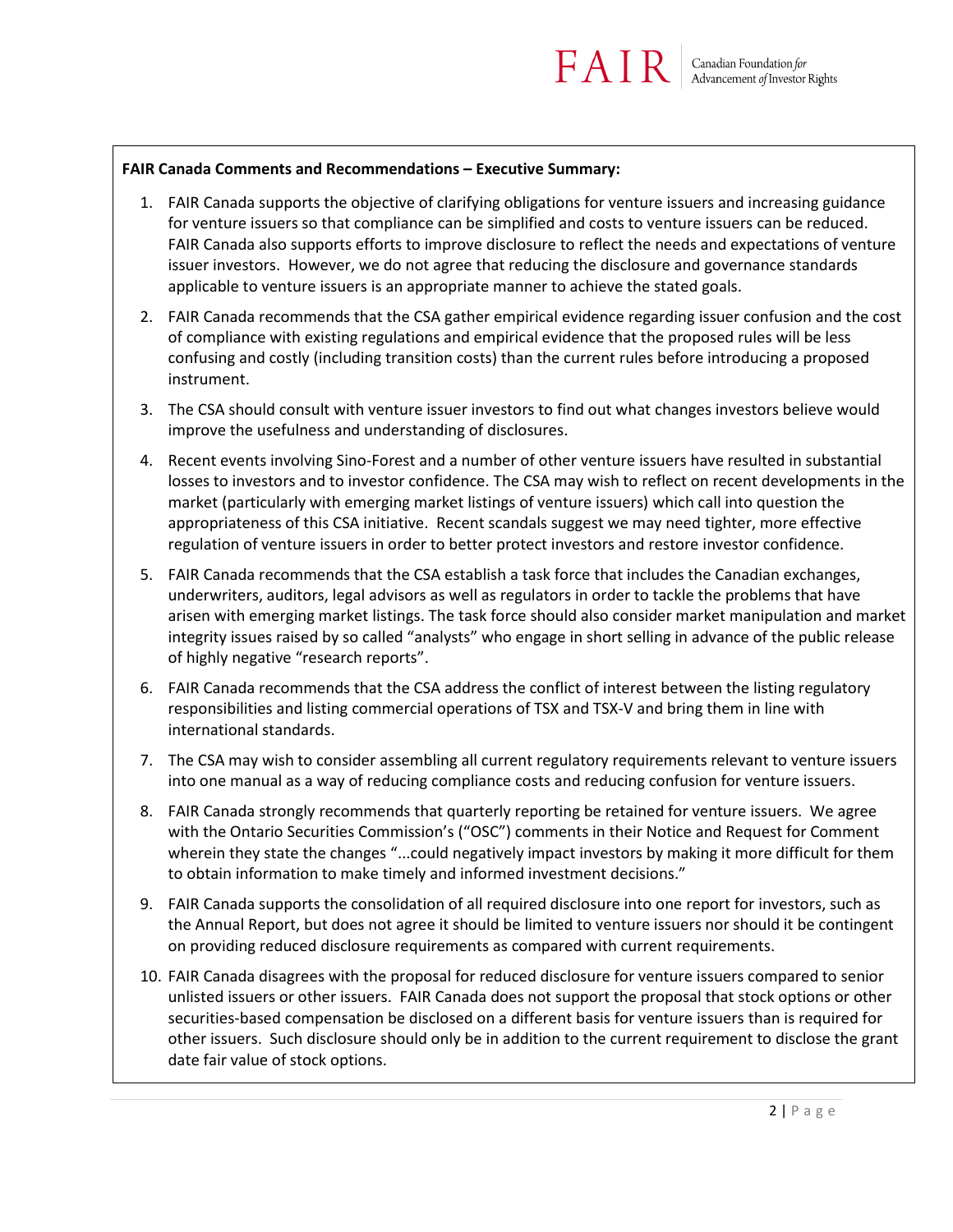#### $FAIR$ Canadian Foundation for<br>Advancement of Investor Rights

- 11. Venture issuers are already subject to reduced corporate governance requirements and FAIR Canada does not support a further reduction in corporate governance requirements for venture issuers. Any further reduction in such standards would not be in the interests of retail investors or market integrity.
- 12. FAIR Canada recommends that there be a requirement in TSX and TSX-V listing requirements and in a national instrument that all listed issuers, including venture issuers, be incorporated in a jurisdiction with corporate legislation that meets minimum corporate governance standards, including directors' duties to act honestly and in good faith and to exercise care, skill and diligence. FAIR Canada recommends that the conflict of interest requirement not be included in the Proposed Instrument as these obligations already exist in law and to include them (as presently worded) in the Proposed Instrument would create confusion and would not increase protections for investors and, therefore, would not be of benefit to investors.
- 13. We recommend that the CSA conduct a benchmarking exercise of requirements in other jurisdictions prior to altering the significance threshold for financial statement disclosure or eliminating the requirement to file Business Acquisition Reports ("BARs"). We do not support increasing the significance test from 40 per cent to 100 per cent and instead would support reducing the threshold to 25 per cent.
- 14. FAIR Canada supports efforts to reduce duplication of information and believes that a brief summary of governance requirements and other attachments to the information circular could be provided (rather than the full documents) with web-links provided to the full documents on the listed issuer's web-site. Implementing such a change could reduce the size of many information circulars by 50 per cent or more resulting in reduced printing and mailing costs.
- 15. Answers to specific questions posed in the consultation document are provided in section 3 below.

#### *1. Introductory Comments – Tighter, More Effective Regulation of Venture Issuers Required*

- 1.1. FAIR Canada recognizes the importance of the venture market in Canada and is pleased to continue to participate in the consultation process as the CSA attempts to achieve the goals of tailoring and streamlining venture issuer disclosure to reflect the needs and expectations of venture issuer investors and to make the disclosure for venture issuers more suitable and manageable for issuers at this stage of development. The purpose of the Proposed Instrument includes enhancing informed investor decision making, making it easier for venture issuer investors to understand disclosure documents and locate key information and tailoring regulatory requirements to focus on those applicable to venture issuers so that it is easier for venture issuers to meet their compliance obligations and allow them more time to focus on their businesses.
- **1.2. FAIR Canada supports the objective of clarifying obligations for venture issuers and increasing guidance for venture issuers so that compliance can be simplified and costs to venture issuers can be reduced. FAIR Canada also supports efforts to improve disclosure to reflect the needs and expectations of venture issuer investors. However, we do not agree that reducing the disclosure and governance standards applicable to venture issuers is an appropriate manner to achieve the stated goals.**
- 1.3. FAIR Canada believes that empirical evidence should demonstrate that the current rules are confusing or costly to comply with and that new rules will be less confusing and costly (including transition costs) than the current rules before a proposed instrument is introduced.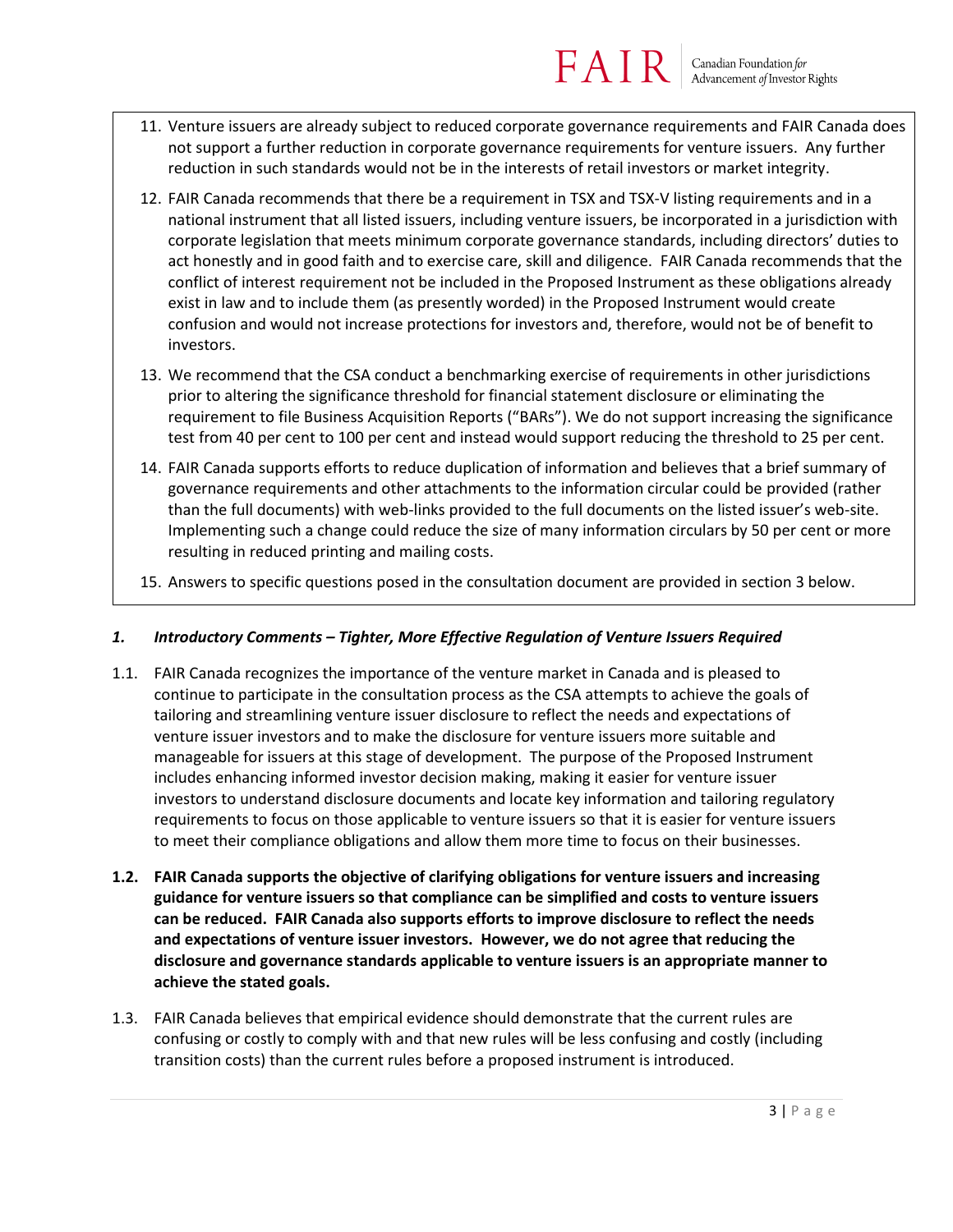1.4. FAIR Canada also questions why a proposed instrument, purportedly aimed at improving investor usefulness, has been introduced prior to any consultation with investors. This would suggest a less than optimal process for an investor-focused initiative.

**Recommendation 1:** FAIR Canada recommends that the CSA gather empirical evidence regarding issuer confusion and the cost of compliance with existing regulations and empirical evidence that new rules will be less confusing and costly (including transition costs) than the current rules before introducing a proposed instrument.

**Recommendation 2:** FAIR Canada also recommends that the CSA consult with venture issuer investors to find out what changes investors believe would improve the usefulness and their understanding of venture issuer disclosure.

**1.4 FAIR Canada believes that recent events, in which a number of significant issues have come to light regarding venture issuer listings whose securities have been cease traded, suspended or are under investigation (such as Zungui Haixi Corporation, Cathay Forest Products Corp, and Xianburg Data Systems Canada Corporation<sup>1</sup> ) demonstrate the need for the CSA to revise its approach and focus instead on the imposition of tighter, more effective regulation of venture issuers in order to better protect investors and restore investor confidence. The Proposed Instrument will reduce investor protection rather than focus on improving regulatory oversight of smaller issuers.**

**Recommendation 3**: FAIR Canada recommends that the CSA reflect on recent developments in the market (particularly with emerging market listings of venture issuers) and consider the imposition of tighter, more effective regulation of venture issuers in order to better protect investors and restore investor confidence.

- 1.5 The current regulatory regime in Canada already provides venture issuers with tailored, lessonerous requirements for certification, governance and continuous disclosure, by considering their often smaller size, as well as capital and resource restrictions, as compared with non-venture issuers. There is no need to further reduce substantive regulatory requirements. **Indeed, recent events have demonstrated that Canada needs more robust, yet customized, regulation of its venture issuer market in order to restore confidence and improve investor protections.**
- 1.6 A reduction of the existing level of disclosure would result in informational gaps for investors and would increase the risks of investing in an already risky prospective venture market. This would not be a responsible course of action for regulators whose mandate is to protect investors nor would it improve confidence in the venture capital market. Our specific concerns with the Proposed Instrument are set out below in section 2.

 $\overline{a}$ 

<sup>1</sup> See Appendix 1 for a chart of TSX Venture Exchange companies that have been cease traded, delisted or are under investigation as a result of allegations of fraud, accounting irregularities or failure to file required filings. The list is of current (2011) problematic TSX-V China listings and is not complete and does not include billion dollar TSX listings such as Sino-Forest and Silvercorp Metals.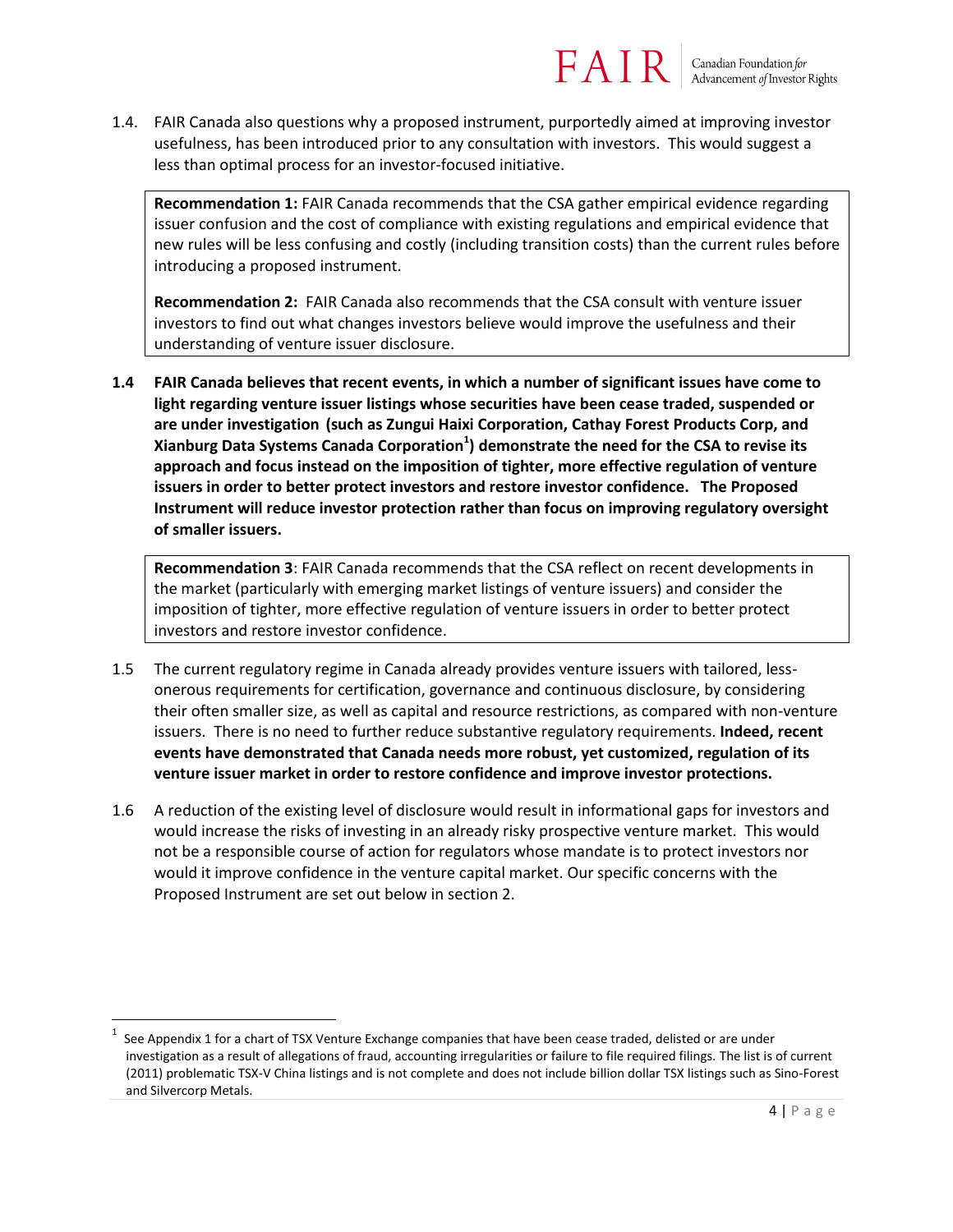#### *Task Force on Emerging Market Listings Required*

- 1.7. FAIR Canada recommends that the CSA establish a task force that includes the Canadian exchanges, underwriters, auditors, legal advisors as well as regulators to tackle the problems that have arisen with emerging market listings. The current regulatory system is not operating in a way that effectively protects investors and an examination of all aspects of how emerging market listings come to market is required – including standards of audit, due diligence, and the ability of regulators to oversee, investigate and prosecute companies whose books and records and mind and management are located in a foreign country.
- 1.8. Many investors choose to participate in emerging markets by buying securities of companies located on a developed county's exchanges (such as the TSX Venture Exchange ("TSX-V")) and investors take comfort in the fact that companies listed in Canada or on other developed countries' exchanges are well-scrutinized. This confidence has now been called into question. Moreover, many of these companies enter developed markets through a reverse takeover or reverse merger transaction with the goal of using the junior exchange as a stepping stone to a major exchange such as the TSX. This process avoids the stricter scrutiny of a direct initial public offering and this requires re-examination and review by a task force, as has been undertaken in the US and is being undertaken by the OSC.

**Recommendation 4**: FAIR Canada recommends that the CSA establish a task force that includes the Canadian exchanges, underwriters, auditors, legal advisors as well as regulators in order to tackle the problems that have arisen with emerging market listings. The task force should also consider market manipulation and market integrity issues raised by so called "analysts" who engage in short selling in advance of the public release of highly negative "research reports".

#### *Conflicts of Interest in TSX and TSX-V Listing Regulation Needs to Be Addressed*

l

- 1.9. FAIR Canada also recommends that the CSA undertake an examination of the effectiveness of the TSX and TSX-V listing requirements given the nature of the conflict between their listing regulatory responsibilities and their respective listing business operations. Implementation of specific measures to properly manage the TSX and TSX-V's listing conflicts is long overdue.
- 1.10. The listings regulation function is an important regulatory and standard-setting role that has a significant impact on market integrity and investor protection. We are concerned about the absence of adequate safeguards to manage the inherent conflict of interest arising between the for-profit status of the TMX and the TSX and TSX-V's roles as regulators of listed companies. As stated in an expert report commissioned by FAIR Canada entitled "Managing Conflicts of Interest in TSX Listed Company Regulation"<sup>2</sup> (the "FAIR Canada Report"):

**While the TSX's recognition order contains specific conditions to address the self‐listing conflicts of interest, it does not contain any terms that require the TSX to separate its listings regulation operations from business operations, or to implement any policies or procedures to address the conflicts of interest between its listings business and listings regulation mandates.** 

<sup>&</sup>lt;sup>2</sup> John W. Carson, "Managing Conflicts of Interest in TSX Listed Company Regulation" (2010), online: <http://faircanada.ca/wpcontent/uploads/2008/12/TSX-Listings-Conflicts-final-report-23-Jul1.pdf> [*Carson*].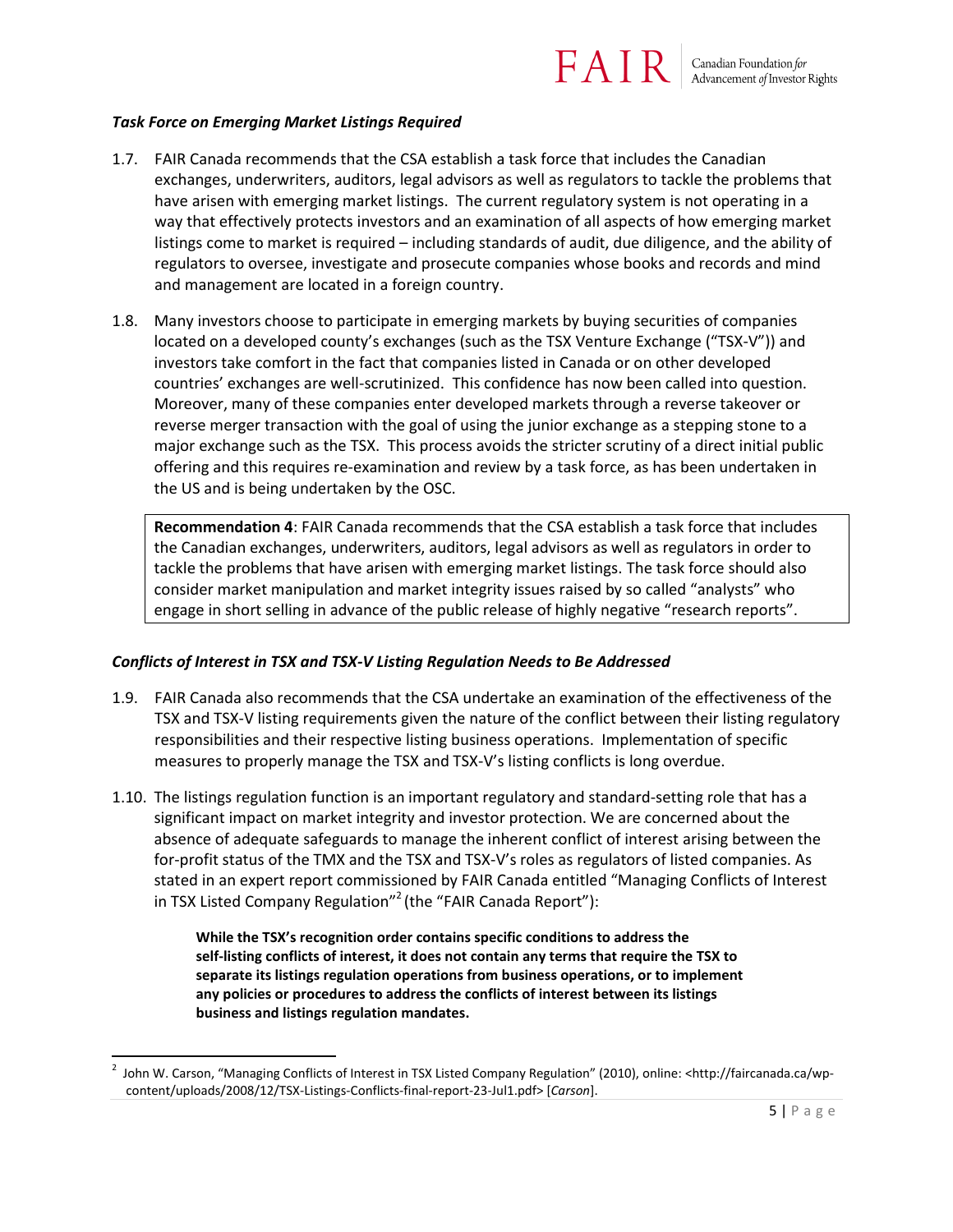- 1.11. The FAIR Canada Report also found that all of the other seven major exchanges reviewed have addressed their conflicts of interest by implementing one of three specific and sound approaches to conflict of interest management. **Of the exchanges reviewed, the report stated that "[t]he TSX is the only exchange among this group that has not implemented specific measures to manage its listings conflicts…"**
- 1.12. In its March 2010 report on the OSC<sup>3</sup>, the Standing Committee on Government Agencies (the "Committee") cited concern "with the perception that the TSX falls below international standards with respect to the separation of its regulatory and commercial activities."<sup>4</sup> **The Committee recommended "that the [Ontario Securities] Commission review the potential for conflict of interest between the regulatory and commercial functions of the Toronto Stock Exchange and that it take the steps necessary to address any problems identified."<sup>5</sup>**
- 1.13. The TSX is a regulatory outlier of developed country exchanges in that it has not acted to adequately manage conflicts of interest inherent in its business and regulatory objectives. Canadian regulators must act to ensure that, at a minimum, the TSX meets the minimum international "best practice" standard for the management of conflicts of interest. This comment applies equally to the TSX-V.

**Recommendation 5:** FAIR Canada recommends that the relevant CSA members address the conflict of interest between the TSX and TSX-V's listing regulatory responsibilities and their listing business operations and bring them in line with international standards.

#### *Create a Manual for All Existing Venture Issuers*

1.14 As we commented in response to CSA Multilateral Consultation Paper 51-403 *Tailoring Venture Issuer Regulation* (the "Initial Consultation"), if a principal goal of the initiative is to clarify current obligations for venture issuers, it would arguably be more efficient and less resource-intensive to assemble all current regulatory requirements for venture issuers into a manual for venture issuers rather than incur the cost (both in terms of time and resources on the part of both regulators and stakeholders) of the rule-making process. The Proposed Instrument does not create a single instrument where all of the rules applicable to venture issuers can be found. Given that venture issuers will still have to comply with other national instruments and securities laws in the applicable provincial acts, we do not believe that the goal of clarifying obligations and thereby reducing compliance costs will be achieved through the CSA's current proposals. Providing a comprehensive manual which would explain all current requirements would be preferable.

**Recommendation 6**: FAIR Canada recommends that assembling all current regulatory requirements relevant to venture issuers into one manual should be contemplated as a way of reducing compliance costs and reducing confusion for venture issuers.

 $^4$  *Supra* note 2 at 35.

l

<sup>3</sup> Standing Committee on Government Agencies, "Report on Agencies, Boards and Commissions: Ontario Securities Commission" (March 2010), online: <http://www.ontla.on.ca/committee-proceedings/committeereports/files\_pdf/OSC%20Report%20English.pdf>.

*Supra* note 2 at 35.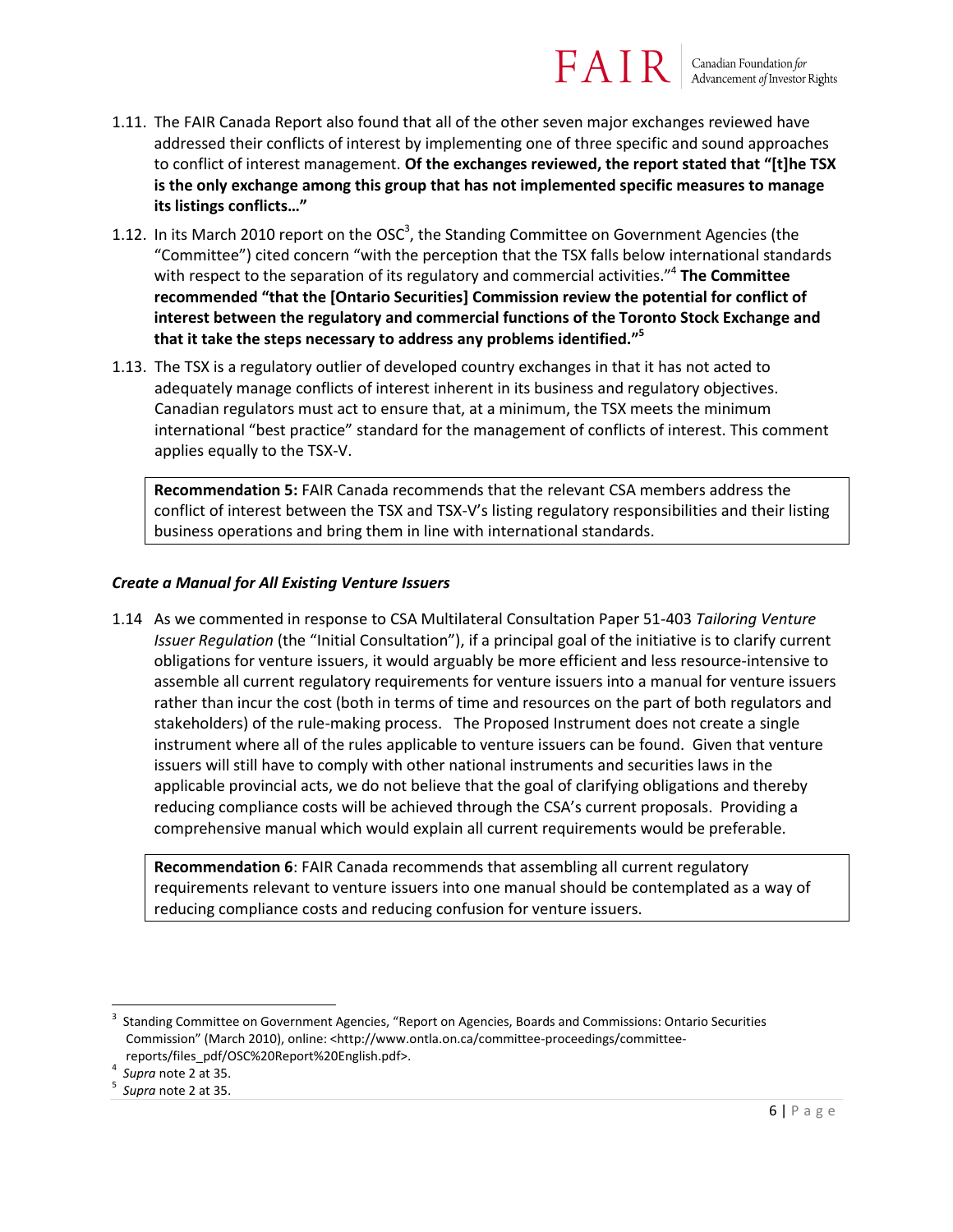#### *2. Comments about Specific Proposals in the Proposed Instrument*

#### *New Definition of Venture Issuer Adds Complexity*

2.1. The new definition of venture issuer excludes debt-only issuers, preferred share-only issuers and issuers of securitized products, who will be known as "senior unlisted issuers". The senior unlisted issuers will be subject to the current venture issuer rules. The new definition of venture issuer also does not include any issuer that is subject to BC Instrument 51-509 *Issuers Quoted in the U.S. Over-the-Counter Markets*. As a result there will be three regimes if the Proposed Instrument becomes effective: (1) the Proposed Instrument for venture issuers; (2) current venture issuer requirements for senior unlisted issuers; and (3) current non-venture issuer requirements for all other issuers. While the Proposed Instrument may reduce some complexity for some issuers, it adds to the complexity of the overall structure as an investor must determine which of the three regimes a given issuer falls within.

#### *Removal of Required Quarterly Financial Statements and MD&A*

 $\overline{\phantom{a}}$ 

- 2.2. FAIR Canada does not support the proposed elimination of quarterly financial statements and MD&A. **FAIR Canada agrees with the OSC's comments in their Notice and Request for Comment wherein they state the changes "...could negatively impact investors by making it more difficult for them to obtain information to make timely and informed investment decisions."<sup>6</sup> To remove** these filings would result in a gap in continuous disclosure, making it more difficult for investors to determine whether to invest or sell their shares of a particular venture issuer and allow too much time to lapse between regulators obtaining such information for purposes of review and investigation of possible issues. Investors will be forced to increasingly rely on information in press releases which may not be issued as required or provide enough information to maintain a properly informed market.
- 2.3. While there are other jurisdictions that have semi-annual filings, such as Australia and the U.K., these jurisdictions have never implemented quarterly reporting and do not differentiate between the senior and junior segments of the market (unlike Canada and the U.S.). In addition, in Australia, certain mining exploration entities must provide a quarterly report that (i) provides details with respect to its operations; and (ii) includes financial reporting focused on cash flows, liquidity and related party transactions. Until such time as the CSA develops specific proposals regarding improved quarterly financial disclosure, FAIR Canada does not support their elimination given the additional risks this will place on investors.

**Recommendation 7**: FAIR Canada strongly recommends that quarterly reporting be retained for venture issuers.

<sup>6</sup> Ontario Securities Commission, "Proposed National Instrument 51-103 Ongoing Governance and Disclosure Requirements for Venture Issuers and Related Amendments – Supplement to the OSC Bulletin" (July 29, 2011), (2011) 34 OSCB (Supp-5), at Appendix H at page 213.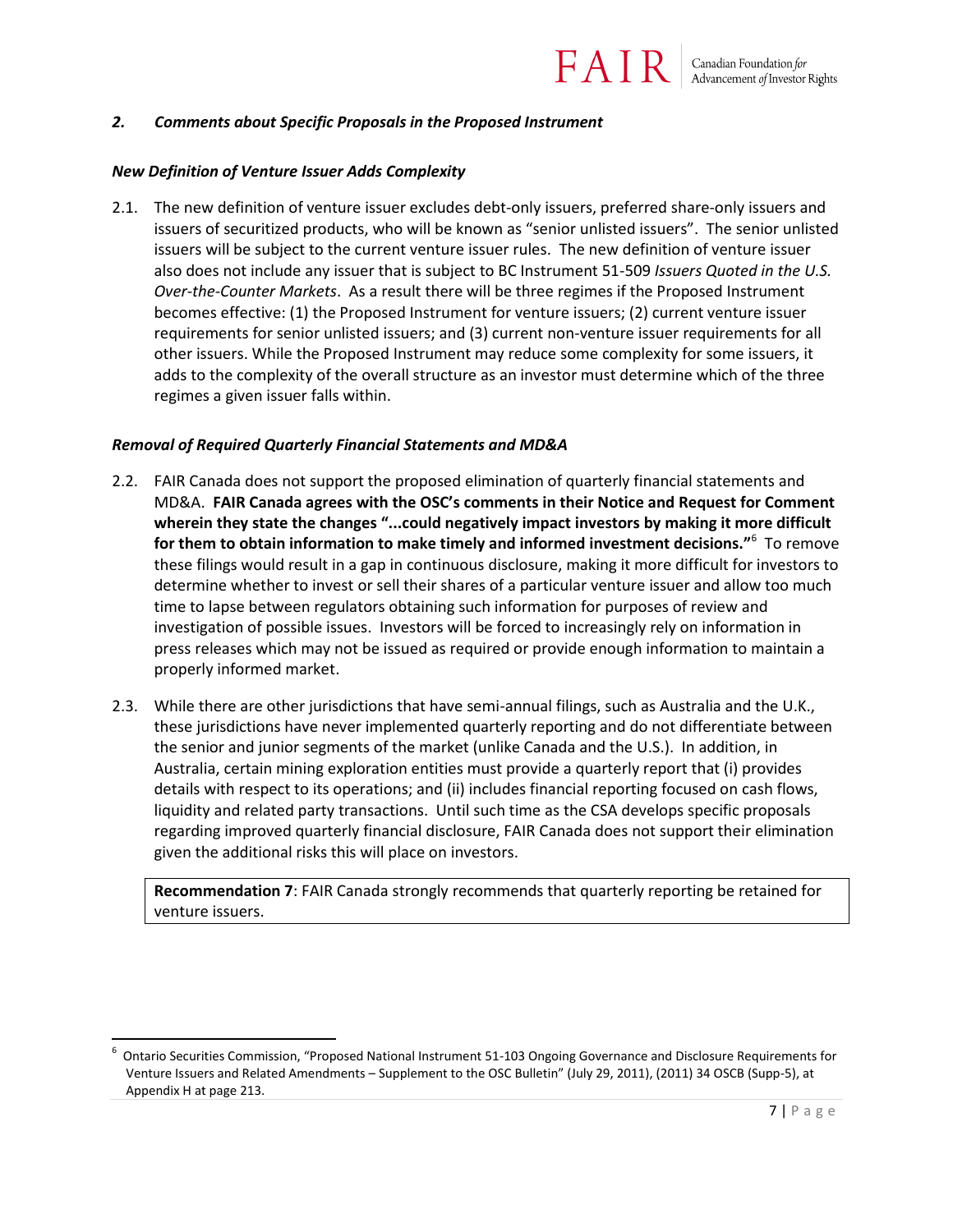## $FATR$  | Canadian Foundation for

#### *Introduction of the Annual Report with Reduced Disclosure*

2.4. The annual report will combine business, corporate governance and executive compensation disclosure along with a combination of disclosure currently found in an AIF, MD&A and information circular, and the last two years' audited financial statements, CEO and CFO certificates. While FAIR Canada supports the idea of consolidating all required disclosure into one report for investors, such a reform should not be limited to venture issuers nor should it be contingent on providing reduced disclosure requirements as compared with current requirements.

**Recommendation 8**: FAIR Canada supports the consolidation of all required disclosure into one report for investors, such as the Annual Report, but does not agree it should be limited to venture issuers nor should it be contingent on providing reduced disclosure requirements as compared with current requirements.

#### *Reduced Compensation Disclosure*

- 2.5. FAIR Canada is of the view that venture issuers should not provide less disclosure with respect to executive compensation as compared with senior unlisted issuers or other issuers. FAIR Canada does not agree that venture issuers should only have to provide two years' worth of information (rather than three) nor should the table combine named executive officers ("NEOs") and director compensation rather than produce it in a separate format as is required for other issuers.
- 2.6. FAIR Canada does not support the proposal that stock options or other securities-based compensation be disclosed on a different basis for venture issuers than is required for other issuers. Disclosure of the fair market value at the time compensation is earned could be an additional disclosure but should not replace the current requirement to disclose the grant date fair value of stock options. The current requirement of grant date fair value provides important information to investors as it discloses the amount the board intends to pay an executive at the time the award is made. Including the additional requirement to disclose the amount realized by the executive at the time it is earned (or "exercised") would allow investors to compare the two amounts. FAIR Canada recommends that there be a broad consultation with all relevant stakeholders, including investors, on the proposal to disclose non-cash compensation such as stock options using fair market value at the time it is earned in addition to the grant date and that such a proposal be considered for all issuers and not just venture issuers.

**Recommendation 9**: FAIR Canada disagrees with the proposal for reduced disclosure for venture issuers compared to senior unlisted issuers or other issuers. FAIR Canada does not support the proposal that stock options or other securities-based compensation be disclosed on a different basis for venture issuers than it is for other issuers. Such disclosure should only be in addition to the current requirement to disclose the grant date fair value of stock options.

#### *Reduced Governance Disclosure*

2.7. Venture issuers are already subject to reduced corporate governance requirements and FAIR Canada is opposed to any further reduction of such standards. In FAIR Canada's view, any reduction in governance standards would not be in the interests of retail investors or market integrity. Venture issuers should be subject to the same disclosure requirements as large issuers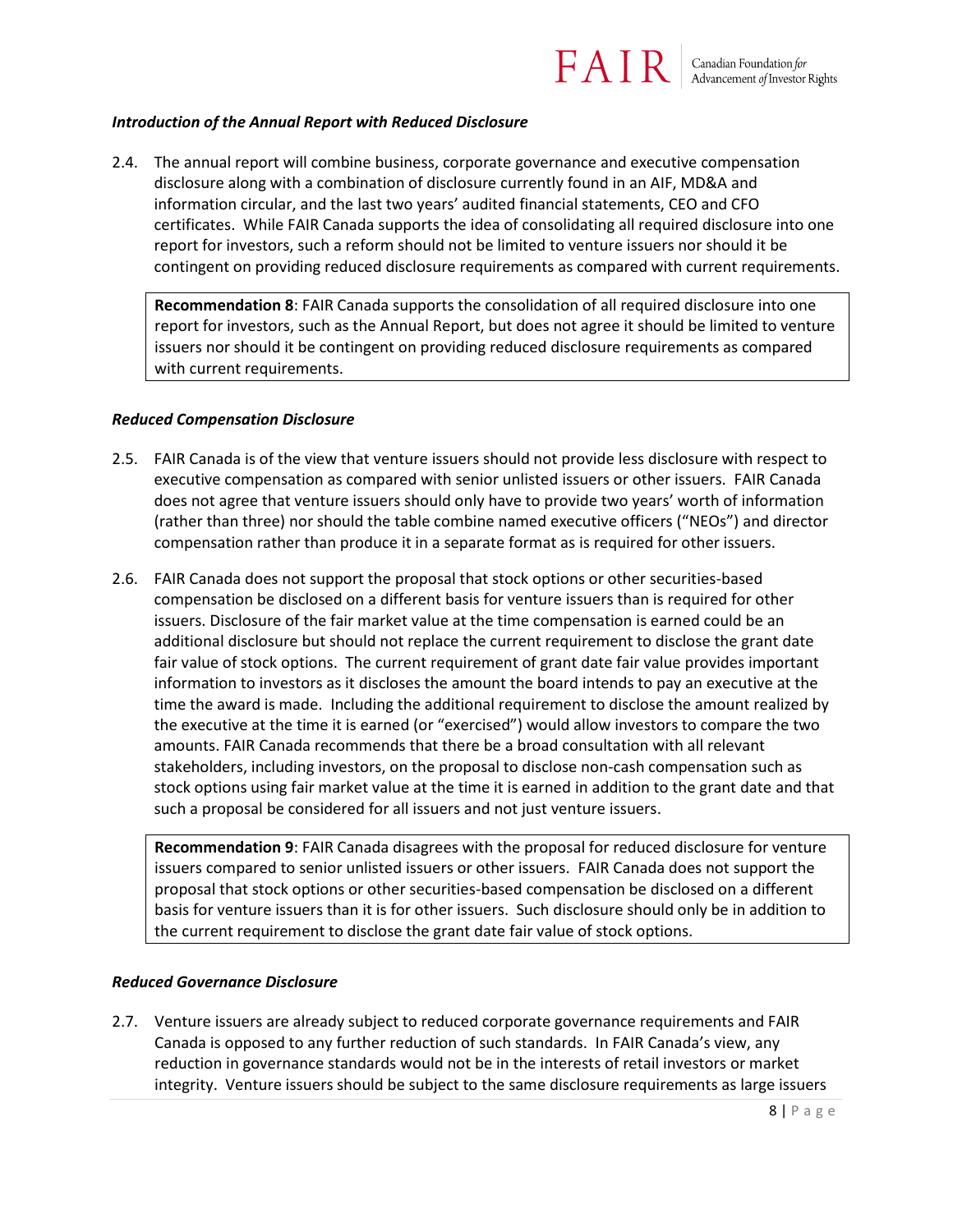

given that all shareholders are entitled to the same level of information on such important matters.

2.8. FAIR Canada does not agree that venture issuers do not have to: (i) disclose and identify the independent and non-independent directors and the basis for that determination; (2) disclose whether a director is a director of any other issuer and identify both the director and the other issuer; and (3) describe the steps taken to identify new candidates for board nomination including who identifies new candidates and the process used to identify new candidates.

**Recommendation 10**: FAIR Canada does not support reduced corporate governance requirements for venture issuers and is opposed to any further reduction in such standards as it would not be in the interests of retail investors or market integrity.

#### *Duplication of Existing Legal Requirements - Obligations of Directors and Officers*

- 2.9. FAIR Canada recommends that there be a requirement in TSX and TSX-V listing requirements and in a national instrument that all listed issuers, including venture issuers, be incorporated in a jurisdiction with corporate legislation that meets minimum corporate governance standards, including directors' duties to act honestly and in good faith and to exercise care, skill and diligence. Issuers should be required to be incorporated in a jurisdiction with an acceptable standard of corporate governance (i.e. in a major developed jurisdiction).
- 2.10. Our understanding is that the TSX-V does not require that listed issuers be incorporated in Canada or pursuant to the corporate laws of a Canadian province or territory, and simply requires that the applicant complete a reconciliation of its constating documents and the corporate law or equivalent legal regime of its home jurisdiction with that of the Canada *Business Corporations Act* where the applicant is not incorporated or created under the laws of Canada or any Canadian province<sup>7</sup>. It also imposes on directors and officers the requirements to act honestly and in good faith with a view to the best interests of the issuer and to exercise the care, diligence and skill that a reasonably prudent person would exercise in comparable circumstances. However, the latter requirements are contractual relationships between the TSX-V and the issuer and would be difficult for a shareholder to enforce if the issuer is incorporated in the British Virgin Islands or in China (for example).

**Recommendation 11**: FAIR Canada recommends that there be a requirement in TSX and TSX-V listing requirements and in a national instrument that all issuers, including venture issuers, be incorporated in a jurisdiction with corporate legislation that meets minimum corporate governance standards, including directors' duties to act honestly and in good faith and to exercise care, skill and diligence.

#### *Duplication of Existing Legal Requirements - Conflicts of Interest and Trading Policies*

l

2.11. The Proposed Instrument attempts to add a new requirement for the board of directors to develop policies and processes to address conflicts of interest between the venture issuer and any of its directors or executive officers and to avoid insider trading. FAIR Canada is of the view that

<sup>7</sup> See Part 1, section 1.18 of Policy 2.3 of the TSXV Corporate Finance Manual and see Part 5 of Policy 3.1 for the directors and officers duties.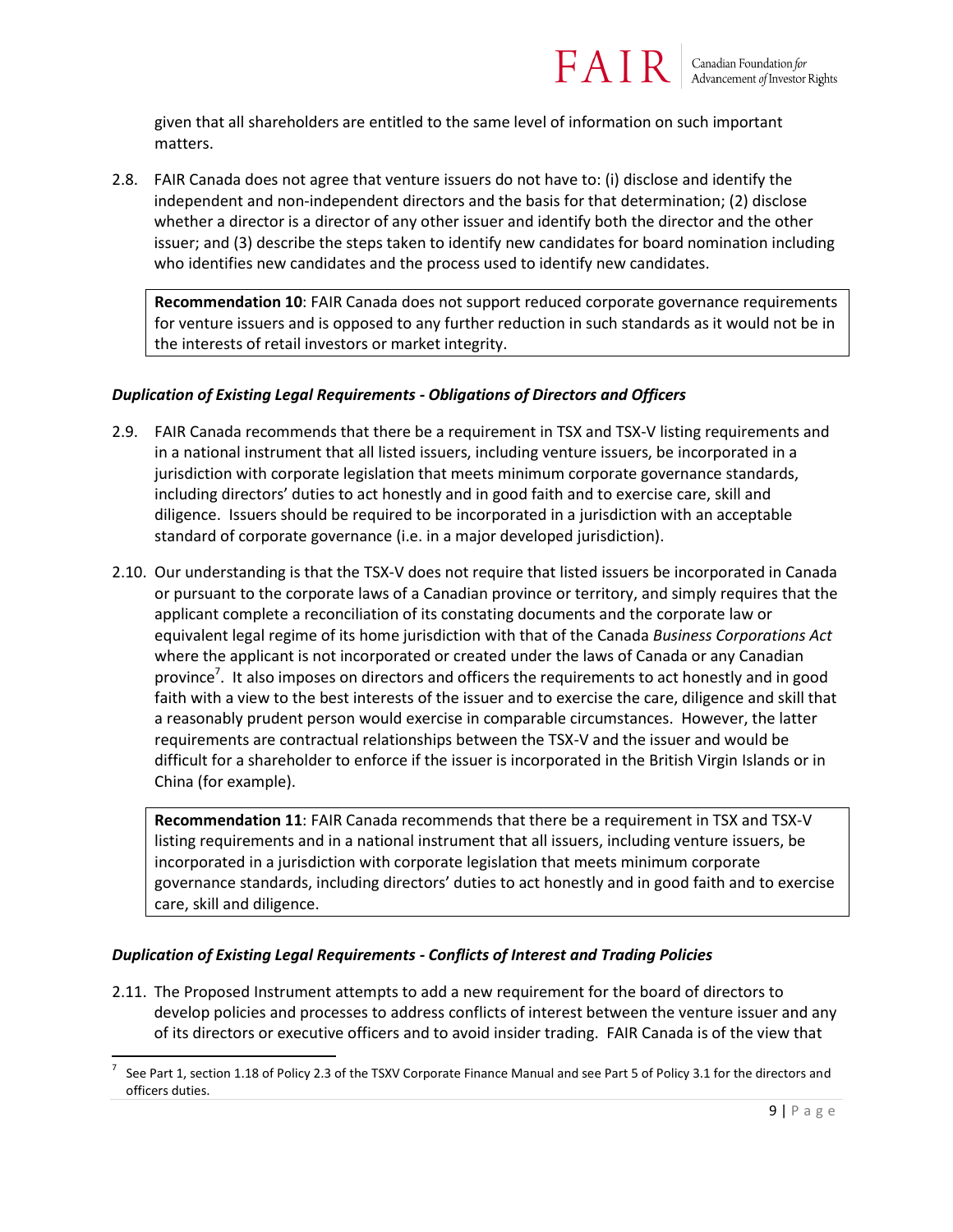these obligations already exist in law and to include them (as presently worded) in the Proposed Instrument would create confusion and would not increase protections for investors and, therefore, would not be of benefit to investors.

**Recommendation 12**: FAIR Canada recommends that the conflict of interest requirement not be included in the Proposed Instrument as these obligations already exist in law and to include them (as presently worded) in the Proposed Instrument would create confusion and would not increase protections for investors and, therefore, would not be of benefit to investors.

#### *Replacement of Business Acquisition Reports with reports of material change, material related entity transactions or major acquisitions.*

2.12. Under the Proposed Instrument, the significance test for financial statement disclosure would be lowered so that instead of requiring reporting of acquisitions that are 40 per cent significant, only acquisitions that are 100 per cent significant would trigger a report. FAIR Canada does not support the elimination of the requirement to file Business Acquisition Reports (BARs) as we see value to investors in the filing of these reports nor do we support the 100 per cent level proposed for significance of acquisitions. If anything, the significance level should be lowered rather than raised. The CSA should conduct a benchmarking exercise of requirements in other jurisdictions such as the US, UK, Australia and Hong Kong before it alters the significance test for financial statement disclosure or eliminates the requirement to file BARs.

**Recommendation 13**: FAIR Canada recommends that the CSA conduct a benchmarking exercise of requirements in other jurisdictions prior to altering the significance threshold for financial statement disclosure or eliminating the requirement to file BARs. We do not support increasing the significance test from 40 per cent to 100 per cent and instead would support reducing the threshold to 25 per cent.

#### *Reduce Duplication of Information and Thereby Reduce Costs*

2.13. FAIR Canada supports efforts to reduce duplication of information and believes that a brief summary of governance requirements and other attachments to the information circular could be provided (rather than the full documents) with web-links provided to the full documents on the listed issuer's web-site. Implementing such a change could reduce the size of many information circulars by 50 per cent or more.

**Recommendation 14**: FAIR Canada believes that a brief summary of governance requirements and other attachments to the information circular could be provided (rather than the full documents) with web-links provided to the full documents on the listed issuer's web-site. Implementing such a change could reduce the size of many information circulars by 50 per cent or more.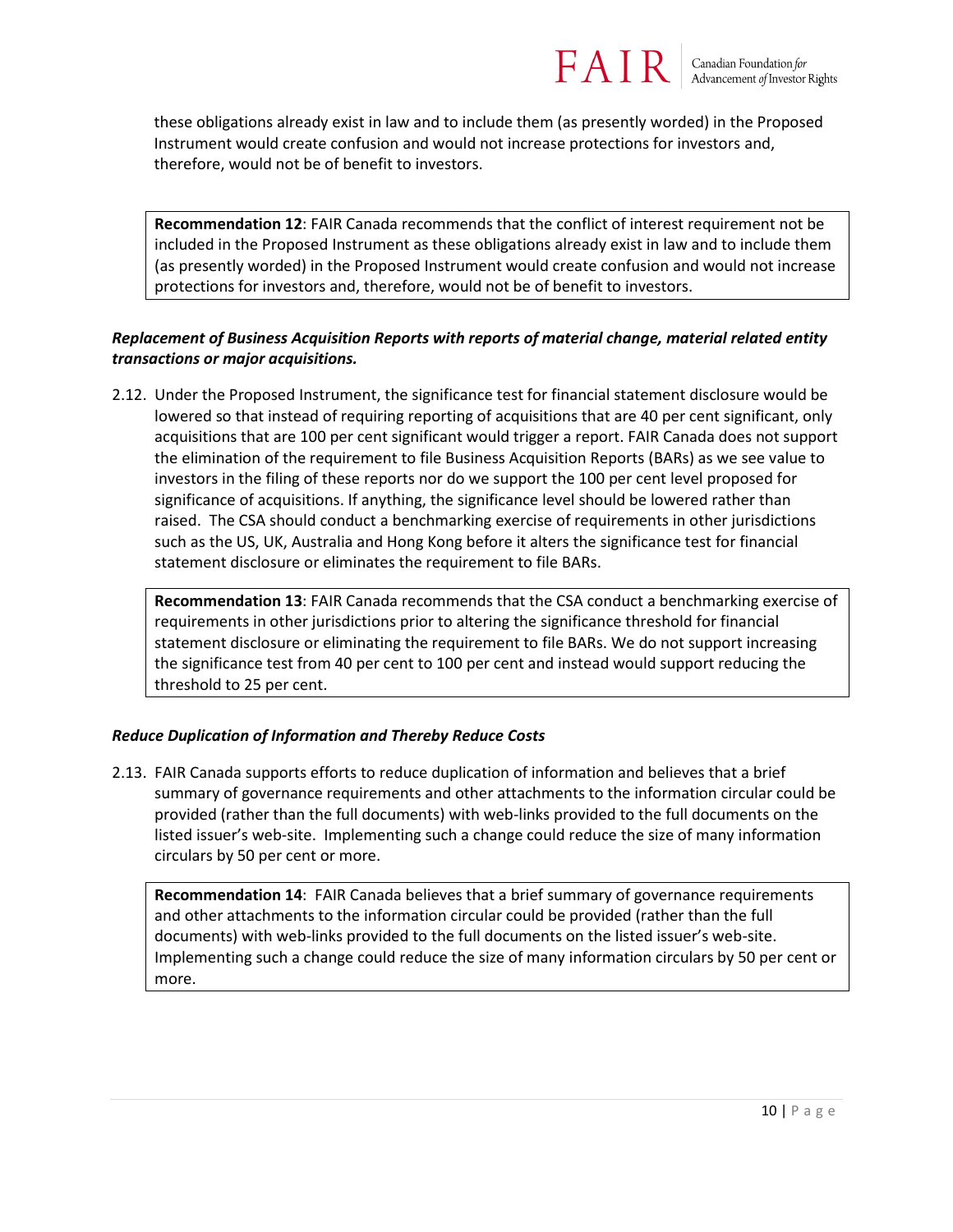#### **3. FAIR Canada's Response to Specific Questions Posed in the Notice and Request for Comments**

3.1 *1. Do you support the proposal to replace the requirement to file three and nine month interim financial reports (associated MD&A) with a prescribed framework for voluntary three and nine month financial reporting?* 

No, FAIR Canada is opposed to eliminating quarterly reporting. See paragraphs 2.2 and 2.3 above.

FAIR

3.2 *2. If we choose not to eliminate mandatory quarterly financial reporting, are the other elements of the Proposed Instrument significant enough to justify changing the venture issuer regulatory regime?*

No, see section 1 above for FAIR Canada's view of the Proposed Instrument and the direction that the CSA should be taking.

3.3 *3. If you do not support the proposal to replace the requirement to file three and nine month interim financial reports and associated MD&A with a prescribed framework for voluntary three and nine month financial reporting, do you think it is necessary for venture issuers to file full financial statements and MD&A for their first and third quarters?*

Yes, see paragraphs 2.2 and 2.3 above.

3.4 *4. If venture issuers were not required to file first and third quarter financial statements, would this deter you from investing in all venture issuers? Why or why not?*

See paragraphs 2.2 and 2.3 above.

3.5 *7. The Proposed Instrument eliminates the requirement to file business acquisition reports (BARs) for significant acquisitions. Instead, it requires venture issuers to provide financial statements of an acquired business if the value of the consideration transferred equals 100% or more of the market capitalization of the venture issuer. Is 100% the correct threshold?* 

FAIR Canada believes that BARs should be retained and BARs should be required when the acquisition is significant, as set out in the current requirements. If anything, we would support reducing the threshold from 40 per cent to 25 per cent. See paragraph 2.11 above.

3.6 *8. The Proposed Instrument does not include a pro forma financial statement requirement for acquisitions that are 100% significant. Do pro forma financial statements provide useful information about acquisitions that is not provided elsewhere in the venture issuer's disclosure?*

We believe the requirement should be retained but the exchange should have the ability to waive the requirement is the information is not material or it is unduly costly to produce.

3.7 *9. The proposed long form prospectus form for venture issuers provides the subset of "junior issuers" with an exemption that allows them to provide only one year of audited financial statements together with unaudited comparative year financial information in their IPO prospectus. This is consistent with current requirements for junior issuers under Form 41-101F1. Should this exemption be expanded to apply to all venture issuers? Why or why not?*

We have no objection to the proposal to expand it to all venture issuers.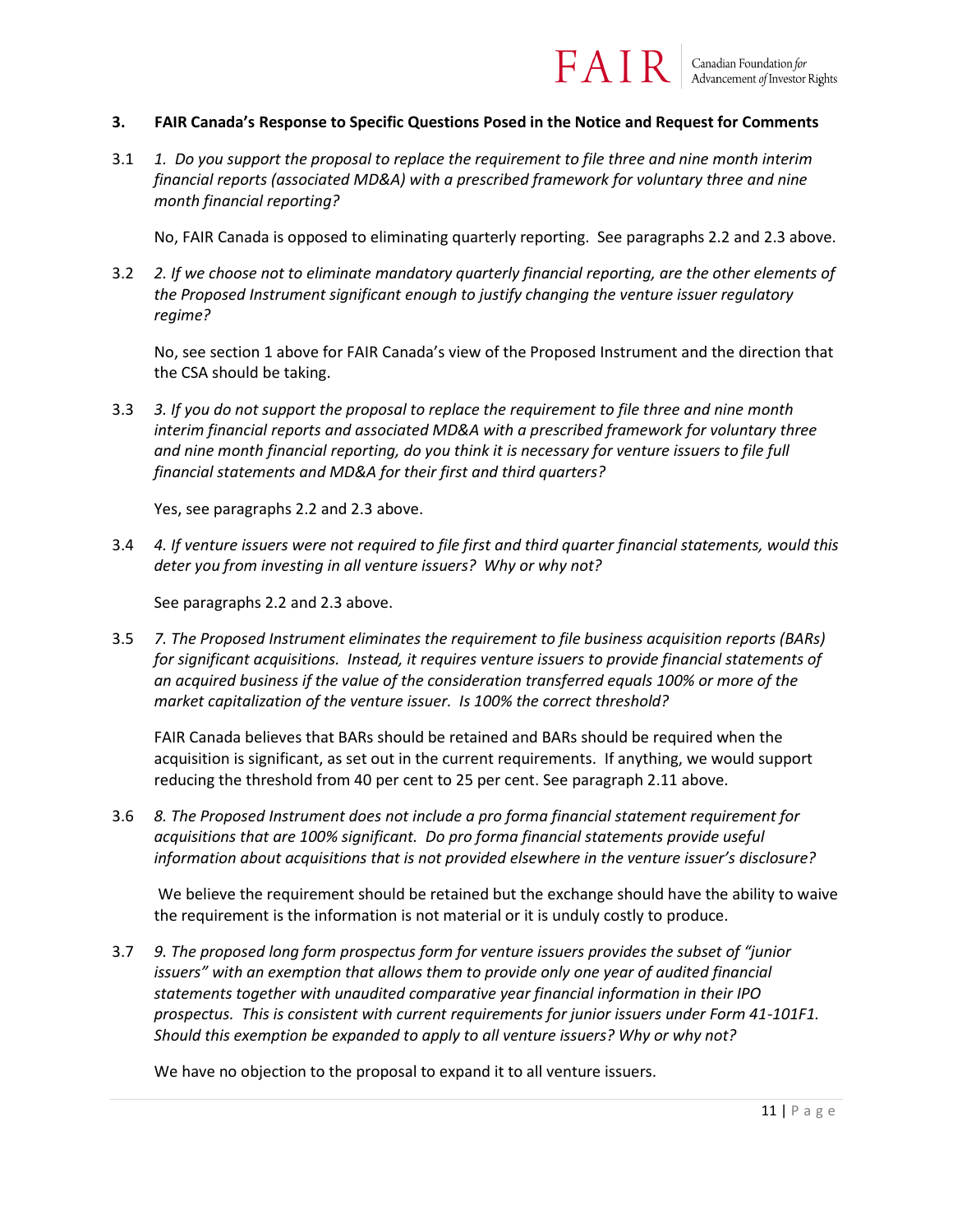#### FAIR Canadian Foundation for Advancement of Investor Rights

3.8 *10. The Proposed Instrument requires an audit committee to be composed of at least three directors, a majority of whom are not executive officers or employees of the venture issuer or an affiliated entity of the venture issuer. Should control persons be added to this list similar to section 21(b) of Policy 3.1 of the TSX Venture Exchange Corporate Finance Manual?*

FAIR Canada is of the view that if there is a requirement with respect to composition of the audit committee as set out in other laws or in listing requirements, there is no need to include it in the Proposed Instrument as it does not improve investor protection and may lead to confusion. Control persons should be permitted on the audit committee but a minimum of two members of the audit committee should be independent directors.

- 3.9 *11. The Proposed Instrument requires that director and executive officer compensation as well as corporate governance disclosure be provided in a venture issuer's annual report instead of in its information circular. The information circular directs investors to the issuer's annual report for this information. We are attempting to reduce duplication for venture issuers, but want to balance that goal with ensuring that investors have adequate information available for decision making purposes, namely when they make their decision to elect directors.*
- *a. Should venture issuers be required to duplicate director and executive officer compensation disclosure in the document that shareholders have on hand when they vote for directors, the information circular?*

Executive compensation should be disclosed in the Information Circular as well as in the Annual Report.

3.10 *12. In the Proposed Instrument, we have replaced the requirement to disclose the grant date fair value of stock options or other securities-based compensation in the executive compensation disclosure with a requirement to disclose other details about stock options, including amounts earned on exercise. We made this change as a result of feedback received regarding the relevance and reliability of the grant date fair value of stock options for venture issuers. Does specific disclosure of the grant date fair value and the accounting fair value of stock options or other securities-based compensation provide useful information for venture issuers? If so, please explain.*

See paragraph 2.6 above.

3.11 *13. The Proposed Instrument would permit a capital pool company (CPC) to satisfy certain of its annual report disclosure obligations by referring to disclosure previously provided in its initial public offering prospectus. Should CPC's be exempted from further aspects of the annual or midyear report requirements? If so, which requirements?*

No comment.

FAIR Canada urges the CSA to rethink its approach to venture issuer regulation given the comments made above, the recent scandals that have occurred with respect to TSX-V listed issuers and in light of the purpose of securities regulation as set out in the provincial securities acts.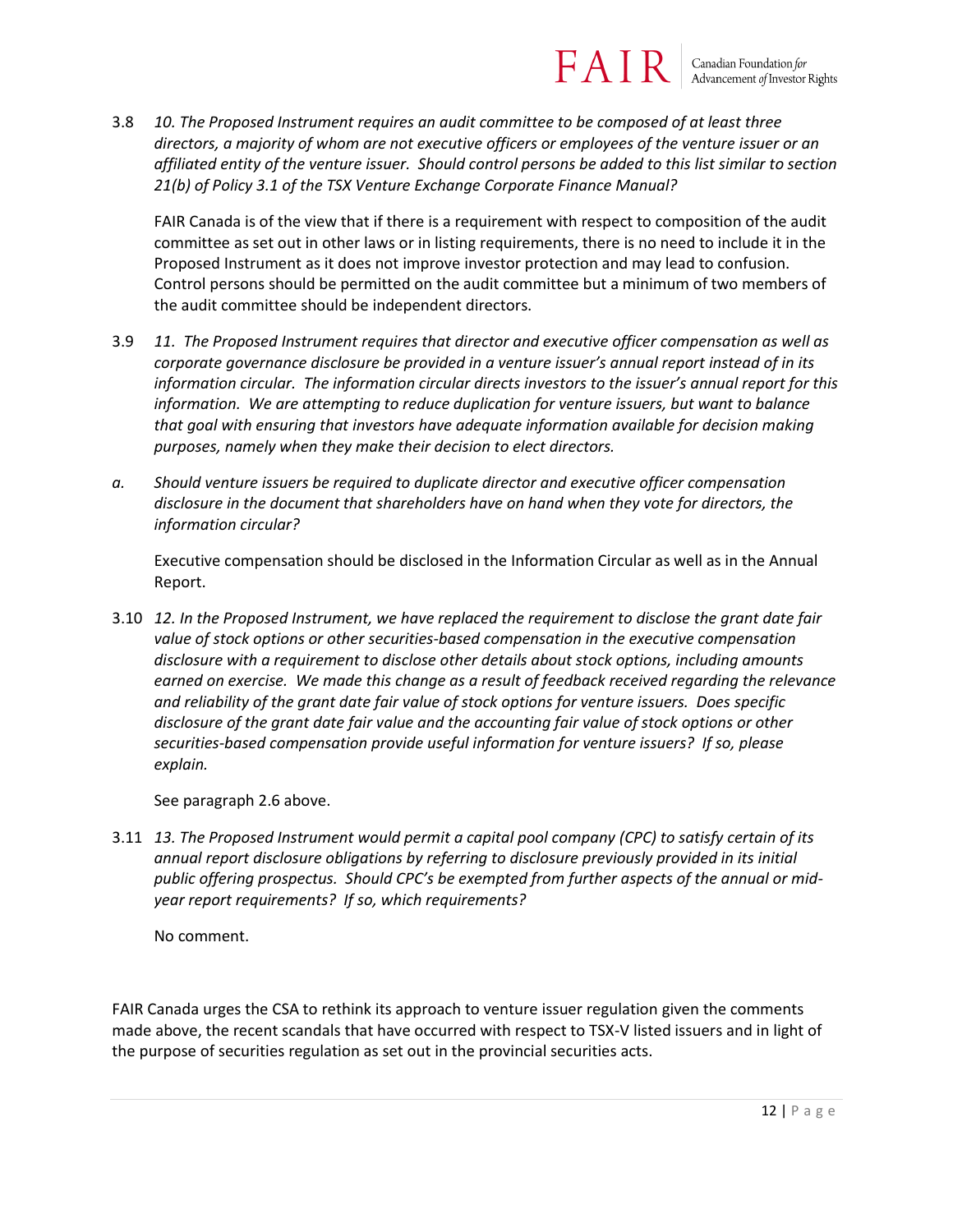

We would be pleased to discuss this letter with you at your convenience. Feel free to contact Ermanno Pascutto at 416-572-2282/ermanno.pascutto@faircanada.ca or Marian Passmore at 416-572- 2728/marian.passmore@faircanada.ca.

Sincerely,

 $\mathscr{L}$ 

Canadian Foundation for the Advancement of Investor Rights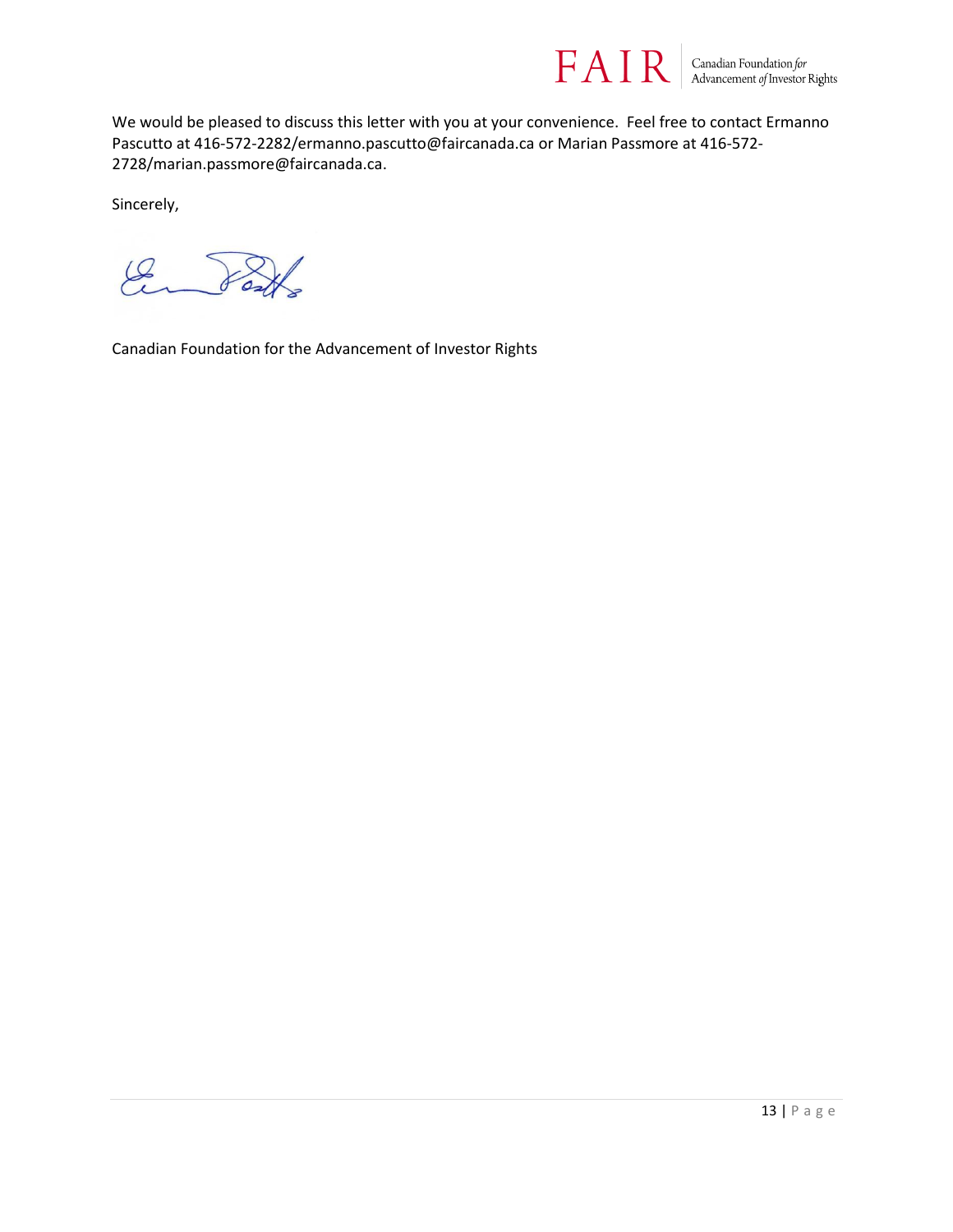

#### **Appendix 1 - List of 2011 Problematic TSX-V Emerging Market Listings<sup>8</sup>**

| <b>Issuer Name</b>                                | <b>Issuer</b><br><b>Symbol</b> | <b>Type of</b><br><b>Listing</b> | Date of<br><b>Listing</b>                          | <b>Description of Issue(s)</b>                                                                                                                                                                                                                                                                                                                                                                                                                                                                              |
|---------------------------------------------------|--------------------------------|----------------------------------|----------------------------------------------------|-------------------------------------------------------------------------------------------------------------------------------------------------------------------------------------------------------------------------------------------------------------------------------------------------------------------------------------------------------------------------------------------------------------------------------------------------------------------------------------------------------------|
| Arehada<br>Mining Ltd.                            | AHD.H                          |                                  |                                                    | The company was cease traded in April 2011 as it had not filed annual financial<br>statements. It explained in a press release that it had sold its principal business but did not<br>yet have access to the proceeds of that sale as Chinese tax authorities had not decided<br>what tax rate to apply. On May 9, 2011 it was permanently delisted from the TSX-V for<br>failing to meet listing requirements. It relisted on NEX but it is suspended due to the<br>delinquent filings.                    |
| <b>Cathay Forest</b><br><b>Products Corp.</b>     | <b>CFZ</b>                     |                                  | 2004/09/04                                         | The company was cease traded in February 2011 and is being investigated by the TSX and<br>the OSC. A class action was filed against it and some of its officers and directors on June 9,<br>2011. It is alleged that there was a failure to provide notice or seek exchange approval for<br>four non-arm's length deals and failure to adequately disclose the related party<br>transactions. It was a "pick of the street" according to TMX's "2010 TSX Venture 50".                                       |
| <b>China Coal</b><br>Corporation                  | <b>CKO</b>                     | QT from<br><b>NEX</b>            | 2007/02/06<br>QT date:<br>2010/05/18<br><b>NEX</b> | In June, the company retracted statements made to the Canadian publication Northern<br>Miner about the potential of the Mei Feng coal mine in China, which it intends to acquire.<br>The company said that the implication in the statements that the site was richer than<br>technical reports had suggested did not meet standards of disclosure for mineral projects.<br>See http://www.theglobeandmail.com/globe-investor/news-<br>sources/?date=20110619&archive=cnw&slug=C7423 for the press release. |
| <b>Huaxing</b><br><b>Machinery</b><br>Corporation | <b>HUA</b>                     | QT                               | 2009/10/07                                         | In late September 2011, the company restated its first quarter financials after a review by<br>the BCSC. Net income in the second quarter of 2010, with the restatement, fell 20<br>percent.                                                                                                                                                                                                                                                                                                                |
| <b>IEMR</b><br><b>Resources Inc.</b>              | IRI                            | QT                               | 2009/02/12                                         | In early March 2011 the company announced that it was not in a position to file its audited<br>financial statements and MD&A by the deadline and as a result was the subject of a<br>temporary cease trade order.                                                                                                                                                                                                                                                                                           |

 8 Derived from information in recent media articles, the TSX and securities commissions' websites.